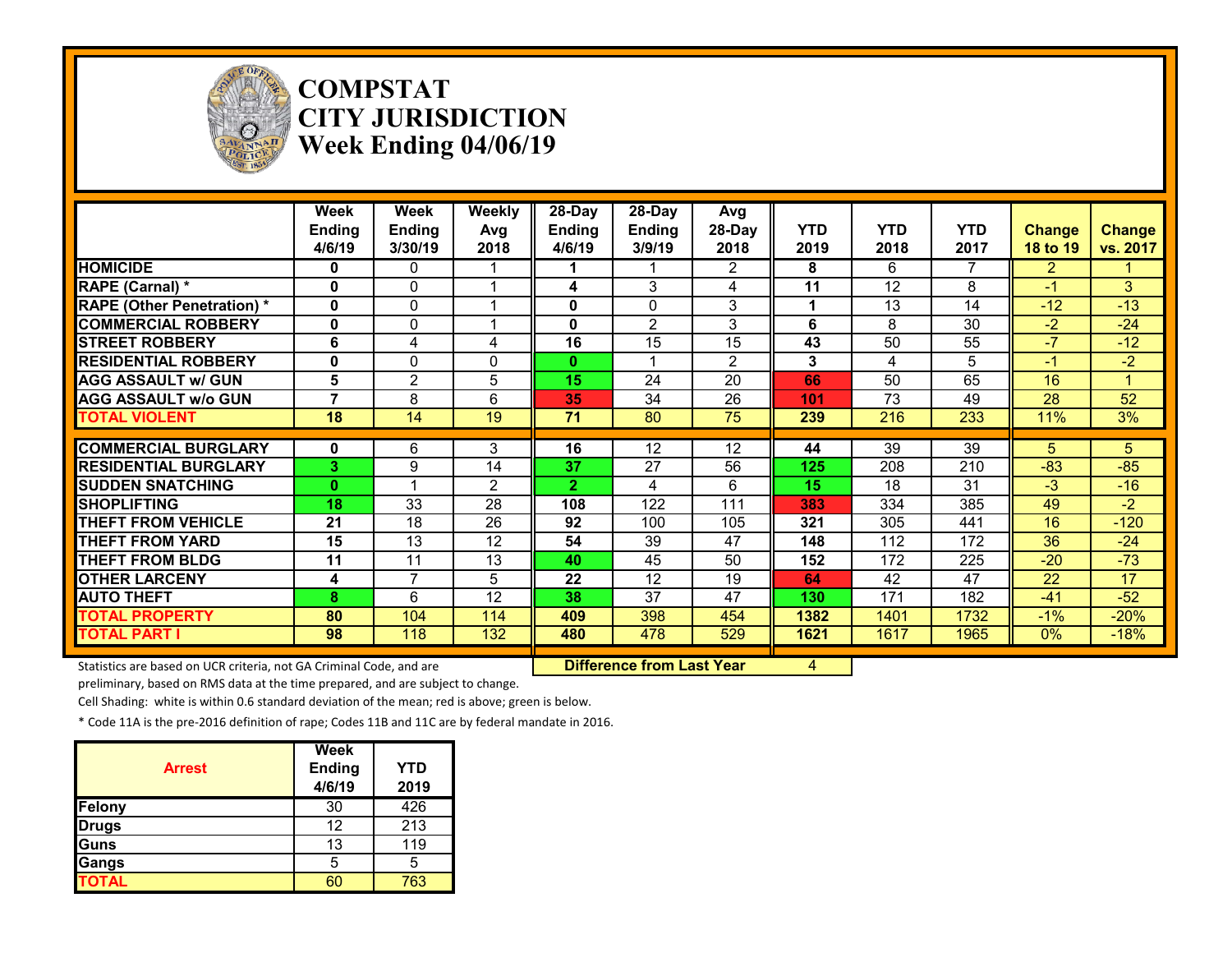

## **COMPSTATNORTH PRECINCTWeek Ending 04/06/19**

**PRECINCT COMMANDER:**

**CAPT. CARY HILL**



|                                   | <b>Week</b><br><b>Ending</b> | Week<br><b>Ending</b>   | <b>Weekly</b><br>Avg | 28-Day<br><b>Ending</b> | 28-Day<br><b>Ending</b> | Avg<br>28-Day  | <b>YTD</b>   | <b>YTD</b>     | <b>YTD</b>     | <b>Change</b>  | <b>Change</b>  |
|-----------------------------------|------------------------------|-------------------------|----------------------|-------------------------|-------------------------|----------------|--------------|----------------|----------------|----------------|----------------|
|                                   | 4/6/19                       | 3/30/19                 | 2018                 | 4/6/19                  | 3/9/19                  | 2018           | 2019         | 2018           | 2017           | 18 to 19       | vs. 2017       |
| <b>HOMICIDE</b>                   | 0                            | 0                       | $\Omega$             | 1.                      | 0                       | 0              | $\mathbf{2}$ |                | 3              |                | -1             |
| RAPE (Carnal) *                   | $\mathbf 0$                  | 0                       | $\mathbf{0}$         | $\mathbf{2}$            |                         |                | 4            | $\overline{2}$ | 4              | $\overline{2}$ | $\overline{0}$ |
| <b>RAPE (Other Penetration) *</b> | $\mathbf{0}$                 | 0                       | $\Omega$             | $\mathbf{0}$            | $\Omega$                | 0              | $\bf{0}$     | $\overline{2}$ | $\overline{2}$ | $-2$           | $-2$           |
| <b>COMMERCIAL ROBBERY</b>         | $\mathbf{0}$                 | 0                       | $\Omega$             | 0                       | $\Omega$                | 0              | 1            | $\overline{2}$ | 3              | $-1$           | $-2$           |
| <b>STREET ROBBERY</b>             | $\mathbf{0}$                 | 3                       |                      | 6                       | 4                       | 5              | 12           | 23             | 25             | $-11$          | $-13$          |
| <b>RESIDENTIAL ROBBERY</b>        | $\mathbf{0}$                 | 0                       | $\Omega$             | 0                       | $\Omega$                | $\Omega$       | $\mathbf{0}$ | $\overline{2}$ | -1             | $-2$           | -1             |
| <b>AGG ASSAULT w/ GUN</b>         | $\overline{2}$               | 0                       |                      | 3                       | 6                       | 5              | 12           | 14             | 17             | $-2$           | $-5$           |
| <b>AGG ASSAULT w/o GUN</b>        | 3                            | 2                       | $\overline{2}$       | 10                      | 10                      | 8              | 30           | 21             | 14             | 9              | 16             |
| <b>TOTAL VIOLENT</b>              | 5 <sup>5</sup>               | 5                       | $\overline{5}$       | 22                      | 21                      | 20             | 61           | 67             | 69             | $-9%$          | $-12%$         |
|                                   |                              |                         |                      |                         |                         |                |              | $\overline{7}$ |                |                |                |
| <b>COMMERCIAL BURGLARY</b>        | $\mathbf{0}$                 |                         |                      | 3                       | 4                       | 3              | 11           |                | 13             | 4              | $-2$           |
| <b>RESIDENTIAL BURGLARY</b>       | $\mathbf{0}$                 |                         | -1                   | $\mathbf{2}$            | ◢                       | 6              | 12           | 21             | 21             | $-9$           | $-9$           |
| <b>SUDDEN SNATCHING</b>           | $\bf{0}$                     | 0                       |                      |                         |                         | $\overline{2}$ | 5            | 9              | 17             | $-4$           | $-12$          |
| <b>SHOPLIFTING</b>                | $\overline{2}$               |                         | 4                    | 12 <sub>2</sub>         | 11                      | 18             | 46           | 70             | 55             | $-24$          | $-9$           |
| <b>THEFT FROM VEHICLE</b>         | 6                            | 4                       | 6                    | 23                      | 19                      | 23             | 70           | 53             | 118            | 17             | $-48$          |
| <b>THEFT FROM YARD</b>            | 3                            | $\overline{2}$          | 3                    | 11                      | 13                      | 13             | 42           | 29             | 67             | 13             | $-25$          |
| <b>THEFT FROM BLDG</b>            | $\mathbf{2}$                 | $\overline{A}$          | 3                    | 6 <sub>1</sub>          | 12                      | 14             | 33           | 52             | 82             | $-19$          | $-49$          |
| <b>OTHER LARCENY</b>              | $\mathbf{0}$                 | $\overline{c}$          |                      | 4                       | 3                       | 6              | 13           | 8              | 11             | 5              | $\overline{2}$ |
| <b>AUTO THEFT</b>                 | $\bf{0}$                     | $\overline{\mathbf{A}}$ | 3                    | $\overline{7}$          | 4                       | 10             | 19           | 21             | 54             | $-2$           | $-35$          |
| <b>TOTAL PROPERTY</b>             | 13                           | 13                      | 23                   | 69                      | 65                      | 94             | 251          | 270            | 438            | $-7%$          | $-43%$         |
| <b>TOTAL PART I</b>               | 18                           | 18                      | 28                   | 91                      | 86                      | 114            | 312          | 337            | 507            | $-7%$          | $-38%$         |

Statistics are based on UCR criteria, not GA Criminal Code, and are **Difference from Last Year** -25

preliminary, based on RMS data at the time prepared, and are subject to change.

Cell Shading: white is within 0.6 standard deviation of the mean; red is above; green is below.

| <b>Arrests</b> | <b>Week</b><br><b>Ending</b><br>4/6/19 | <b>YTD</b><br>2019 |
|----------------|----------------------------------------|--------------------|
| <b>Felony</b>  |                                        | 111                |
| Guns           |                                        | 13                 |
| <b>Drugs</b>   |                                        | 73                 |
| <b>Gangs</b>   |                                        |                    |
| <b>TOTAL</b>   |                                        | 198                |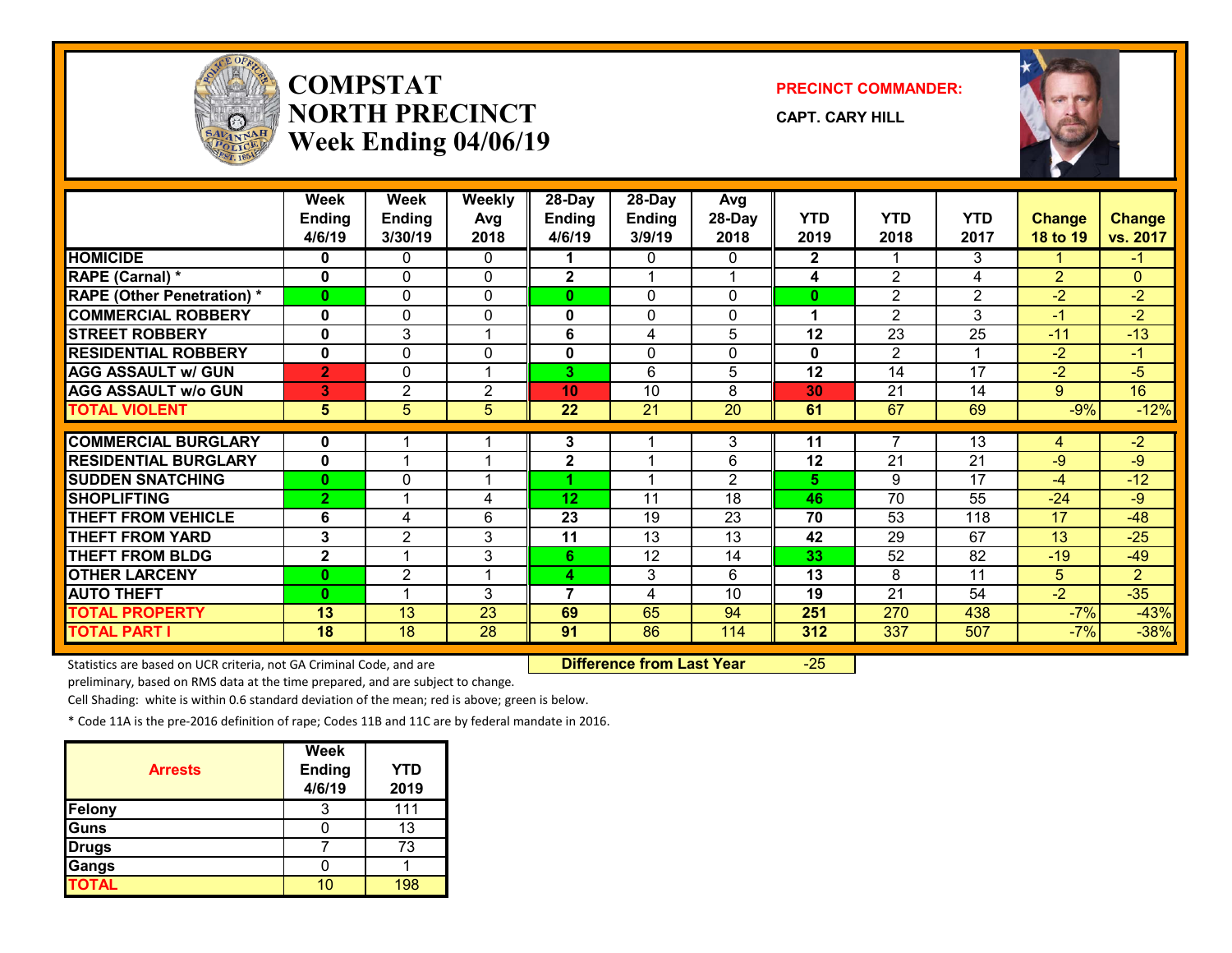

# **COMPSTATCENTRAL PRECINCTWeek Ending 04/06/19**

**PRECINCT COMMANDER:**

**CAPT. BEN HERRON**



|                                   | Week           | Week           | <b>Weekly</b>  | 28-Day        | 28-Day          | Avg             |              |                 |                |                |                |
|-----------------------------------|----------------|----------------|----------------|---------------|-----------------|-----------------|--------------|-----------------|----------------|----------------|----------------|
|                                   | <b>Ending</b>  | <b>Ending</b>  | Avg            | <b>Ending</b> | <b>Ending</b>   | 28-Day          | <b>YTD</b>   | <b>YTD</b>      | <b>YTD</b>     | <b>Change</b>  | <b>Change</b>  |
|                                   | 4/6/19         | 3/30/19        | 2018           | 4/6/19        | 3/9/19          | 2018            | 2019         | 2018            | 2017           | 18 to 19       | vs. 2017       |
| <b>HOMICIDE</b>                   | 0              | 0              | 0              | 0             | 0               |                 |              | 0               | 0              |                |                |
| RAPE (Carnal) *                   | 0              | $\Omega$       | $\Omega$       | 0             |                 |                 | $\mathbf{2}$ | 4               | $\mathbf{2}$   | $-2$           | $\mathbf{0}$   |
| <b>RAPE (Other Penetration) *</b> | 0              | 0              | 0              | 0             | 0               |                 |              | 4               | 4              | $-3$           | $-3$           |
| <b>COMMERCIAL ROBBERY</b>         | $\mathbf{0}$   | 0              | 0              | 0             | $\mathbf{0}$    |                 | 1            | $\Omega$        | 6              | 1              | $-5$           |
| <b>STREET ROBBERY</b>             | 3              |                | 1              | 6             | 4               | 5               | 13           | 11              | 14             | $\overline{2}$ | $-1$           |
| <b>RESIDENTIAL ROBBERY</b>        | 0              | $\mathbf{0}$   | $\mathbf{0}$   | 0             | 4               |                 | 1            |                 |                | $\overline{0}$ | $\mathbf{0}$   |
| <b>AGG ASSAULT w/ GUN</b>         | $\overline{2}$ |                | $\overline{2}$ | 3             | 9               | $\overline{ }$  | 22           | 16              | 18             | 6              | $\overline{4}$ |
| <b>AGG ASSAULT w/o GUN</b>        | $\bf{0}$       |                | $\overline{2}$ | 6             | 10              | $\overline{7}$  | 26           | 21              | 13             | 5 <sup>5</sup> | 13             |
| <b>TOTAL VIOLENT</b>              | 5              | 3              | 5              | 15            | $\overline{25}$ | $\overline{22}$ | 67           | $\overline{57}$ | 58             | 18%            | 16%            |
|                                   |                |                |                |               |                 |                 |              |                 |                |                |                |
| <b>COMMERCIAL BURGLARY</b>        | 0              | 3              |                | 5             | 6               | 3               | 12           | 14              | 11             | $-2$           |                |
| <b>RESIDENTIAL BURGLARY</b>       | $\bf{0}$       | 2              | 4              | 11            | 9               | 15              | 39           | 49              | 67             | $-10$          | $-28$          |
| <b>SUDDEN SNATCHING</b>           | $\bf{0}$       | $\mathbf{0}$   | 0              | $\mathbf{0}$  | 0               |                 | $\mathbf{2}$ | $\overline{2}$  | $\overline{7}$ | $\mathbf{0}$   | $-5$           |
| <b>SHOPLIFTING</b>                | 5              | 2              | 4              | 19            | 28              | 17              | 65           | 35              | 66             | 30             | $-1$           |
| <b>THEFT FROM VEHICLE</b>         | 5              | $\overline{2}$ | $\overline{7}$ | 24            | 20              | 26              | 63           | 94              | 121            | $-31$          | $-58$          |
| <b>THEFT FROM YARD</b>            | 7              | 6              | 4              | 23            | 14              | 16              | 52           | 34              | 54             | 18             | $-2$           |
| <b>THEFT FROM BLDG</b>            | 4              | 3              | 3              | 11            | 13              | 13              | 37           | 47              | 37             | $-10$          | $\mathbf 0$    |
| <b>OTHER LARCENY</b>              | 1              | $\overline{2}$ | 1              | 8             | 3               | 5               | 22           | 5.              | 13             | 17             | 9              |
| <b>AUTO THEFT</b>                 |                |                | 4              | 11            | 12              | 14              | 39           | 55              | 50             | $-16$          | $-11$          |
| <b>TOTAL PROPERTY</b>             | 23             | 21             | 27             | 112           | 105             | 109             | 331          | 335             | 426            | $-1%$          | $-22%$         |
| <b>TOTAL PART I</b>               | 28             | 24             | 33             | 127           | 130             | 131             | 398          | 392             | 484            | 2%             | $-18%$         |

Statistics are based on UCR criteria, not GA Criminal Code, and are **Difference from Last Year** 6

preliminary, based on RMS data at the time prepared, and are subject to change.

Cell Shading: white is within 0.6 standard deviation of the mean; red is above; green is below.

| <b>Arrests</b> | <b>Week</b><br><b>Ending</b><br>4/6/19 | <b>YTD</b><br>2019 |
|----------------|----------------------------------------|--------------------|
| Felony         |                                        | 123                |
| <b>Drugs</b>   |                                        | 67                 |
| Guns           |                                        | 5                  |
| Gangs          |                                        |                    |
| <b>TOTAL</b>   | 15                                     | 196                |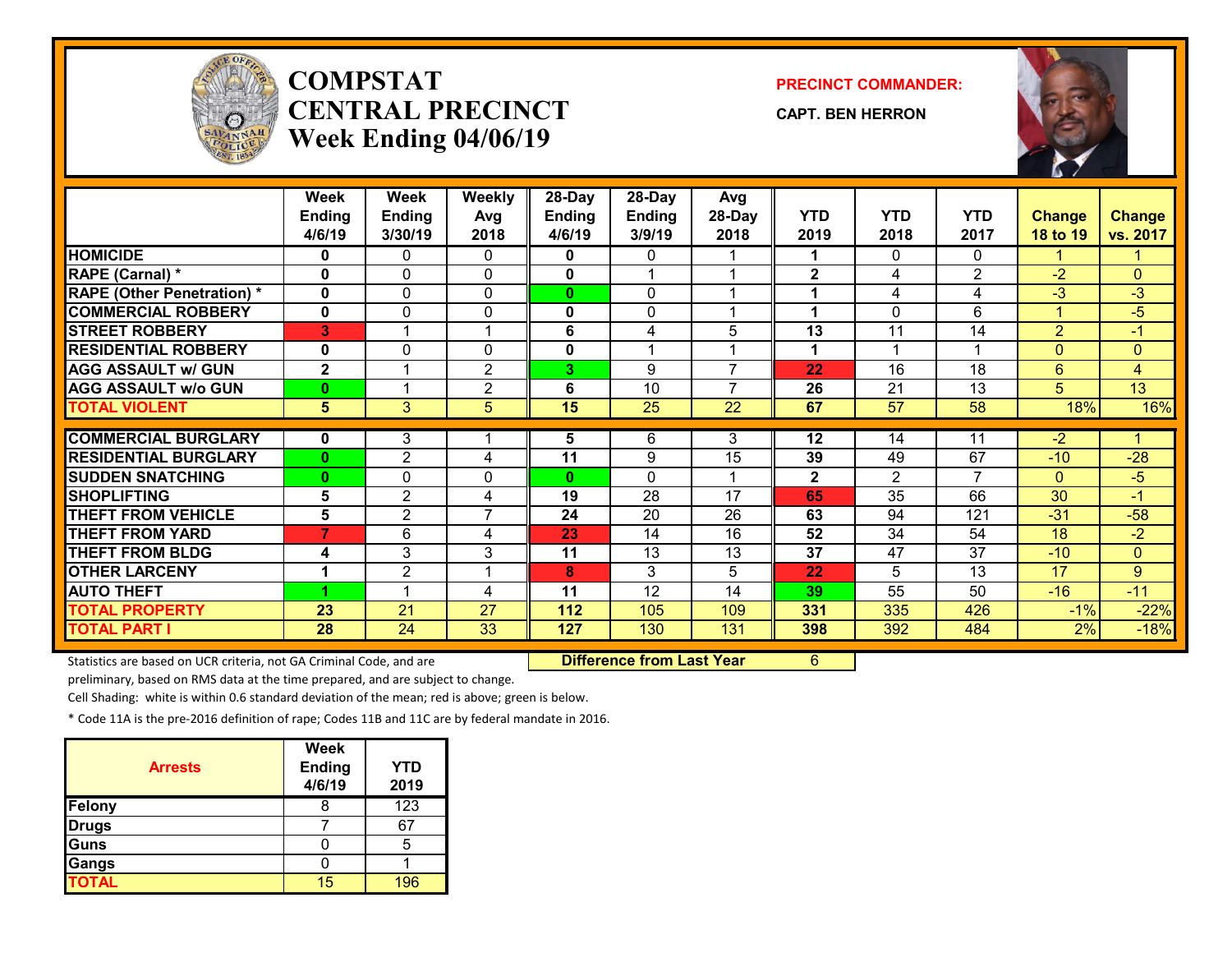

## **COMPSTATSOUTH PRECINCTWeek Ending 04/06/19**

#### **PRECINCT COMMANDER:**

**CAPT. MICHELLE HALFORD**



|                                   | Week<br><b>Ending</b><br>4/6/19 | Week<br><b>Ending</b><br>3/30/19 | Weekly<br>Avg<br>2018 | 28-Day<br><b>Ending</b><br>4/6/19 | 28-Day<br><b>Ending</b><br>3/9/19 | Avg<br>28-Day<br>2018 | <b>YTD</b><br>2019 | <b>YTD</b><br>2018 | <b>YTD</b><br>2017 | <b>Change</b><br>18 to 19 | <b>Change</b><br>vs. 2017 |
|-----------------------------------|---------------------------------|----------------------------------|-----------------------|-----------------------------------|-----------------------------------|-----------------------|--------------------|--------------------|--------------------|---------------------------|---------------------------|
| <b>HOMICIDE</b>                   | 0                               | 0                                | 0                     | 0                                 |                                   | 0                     | 4                  |                    |                    | 3                         | 3                         |
| RAPE (Carnal) *                   | 0                               | 0                                | 0                     | 0                                 | $\Omega$                          |                       | 1                  | 3                  |                    | $-2$                      | $\Omega$                  |
| <b>RAPE (Other Penetration) *</b> | $\bf{0}$                        | 0                                | $\Omega$              | $\mathbf{0}$                      | $\Omega$                          |                       | $\bf{0}$           | 4                  | $\mathcal{P}$      | $-4$                      | $-2$                      |
| <b>COMMERCIAL ROBBERY</b>         | 0                               | 0                                | 0                     | 0                                 | $\overline{2}$                    |                       | 3                  | 4                  | 10                 | $-1$                      | $-7$                      |
| <b>STREET ROBBERY</b>             | 0                               | 0                                | 1                     | $\mathbf{0}$                      | 4                                 | 3                     | 8                  | 6                  | 5                  | $\overline{2}$            | 3                         |
| <b>RESIDENTIAL ROBBERY</b>        | 0                               | 0                                | 0                     | $\mathbf{0}$                      | $\mathbf{0}$                      |                       | 0                  |                    |                    | $-1$                      | $-1$                      |
| <b>AGG ASSAULT W/ GUN</b>         | $\blacktriangleleft$            |                                  | 1                     | 7                                 | 4                                 | $\overline{2}$        | 15                 | $\overline{2}$     | 9                  | 13                        | 6 <sup>°</sup>            |
| <b>AGG ASSAULT w/o GUN</b>        | $\overline{2}$                  | 3                                | 1                     | 11                                | $\overline{2}$                    | 4                     | 19                 | 10                 | 6                  | 9                         | $\overline{13}$           |
| <b>TOTAL VIOLENT</b>              | 3                               | 4                                | 3                     | 18                                | $\overline{13}$                   | 14                    | 50                 | 31                 | $\overline{35}$    | 61%                       | 43%                       |
|                                   |                                 |                                  |                       |                                   |                                   |                       |                    |                    |                    | 7                         |                           |
| <b>COMMERCIAL BURGLARY</b>        | 0                               | $\overline{2}$                   |                       | 8                                 | 4                                 | 5.                    | 18                 | 11                 | 11                 |                           | $\overline{7}$            |
| <b>RESIDENTIAL BURGLARY</b>       | $\overline{2}$                  |                                  | 4                     | 7                                 | $\mathbf{0}$                      | $\overline{15}$       | 15                 | 61                 | 49                 | $-46$                     | $-34$                     |
| <b>SUDDEN SNATCHING</b>           | $\bf{0}$                        | 0                                | $\Omega$              | $\mathbf{0}$                      | $\overline{2}$                    |                       | 4                  | 3                  |                    |                           | 3                         |
| <b>SHOPLIFTING</b>                | 8                               | 21                               | 13                    | 57                                | 54                                | 53                    | 206                | 151                | 193                | 55                        | 13                        |
| <b>THEFT FROM VEHICLE</b>         | 3                               | 5                                | $\overline{7}$        | 21                                | 28                                | 28                    | 85                 | 86                 | 102                | $-1$                      | $-17$                     |
| <b>THEFT FROM YARD</b>            | $\bf{0}$                        | $\overline{2}$                   | 2                     | 6                                 | 3                                 | 8                     | 20                 | 18                 | 25                 | $\overline{2}$            | $-5$                      |
| <b>THEFT FROM BLDG</b>            | $\mathbf{2}$                    | 3                                | 3                     | 9                                 | 11                                | 12                    | 42                 | 29                 | 64                 | 13                        | $-22$                     |
| <b>OTHER LARCENY</b>              | 0                               | $\overline{2}$                   | 1                     | $\mathbf{2}$                      | 3                                 | $\overline{2}$        | 9                  | 7                  | 13                 | $\overline{2}$            | $-4$                      |
| <b>AUTO THEFT</b>                 |                                 | $\overline{2}$                   | 3                     | 10                                | 12                                | 11                    | 33                 | 38                 | 34                 | $-5$                      | $-1$                      |
| <b>TOTAL PROPERTY</b>             | 16                              | 38                               | 34                    | 120                               | 117                               | 136                   | 432                | 404                | 492                | 7%                        | $-12%$                    |
| <b>TOTAL PART I</b>               | 19                              | 42                               | 37                    | 138                               | 130                               | 150                   | 482                | 435                | 527                | 11%                       | $-9%$                     |

Statistics are based on UCR criteria, not GA Criminal Code, and are **Difference from Last Year** 47

preliminary, based on RMS data at the time prepared, and are subject to change.

Cell Shading: white is within 0.6 standard deviation of the mean; red is above; green is below.

| <b>Arrests</b> | <b>Week</b><br><b>Ending</b><br>4/6/19 | <b>YTD</b><br>2019 |
|----------------|----------------------------------------|--------------------|
| Felony         |                                        | 57                 |
| <b>Drugs</b>   |                                        | 31                 |
| Gun            |                                        |                    |
| Gangs          |                                        |                    |
| <b>TOTAL</b>   |                                        |                    |